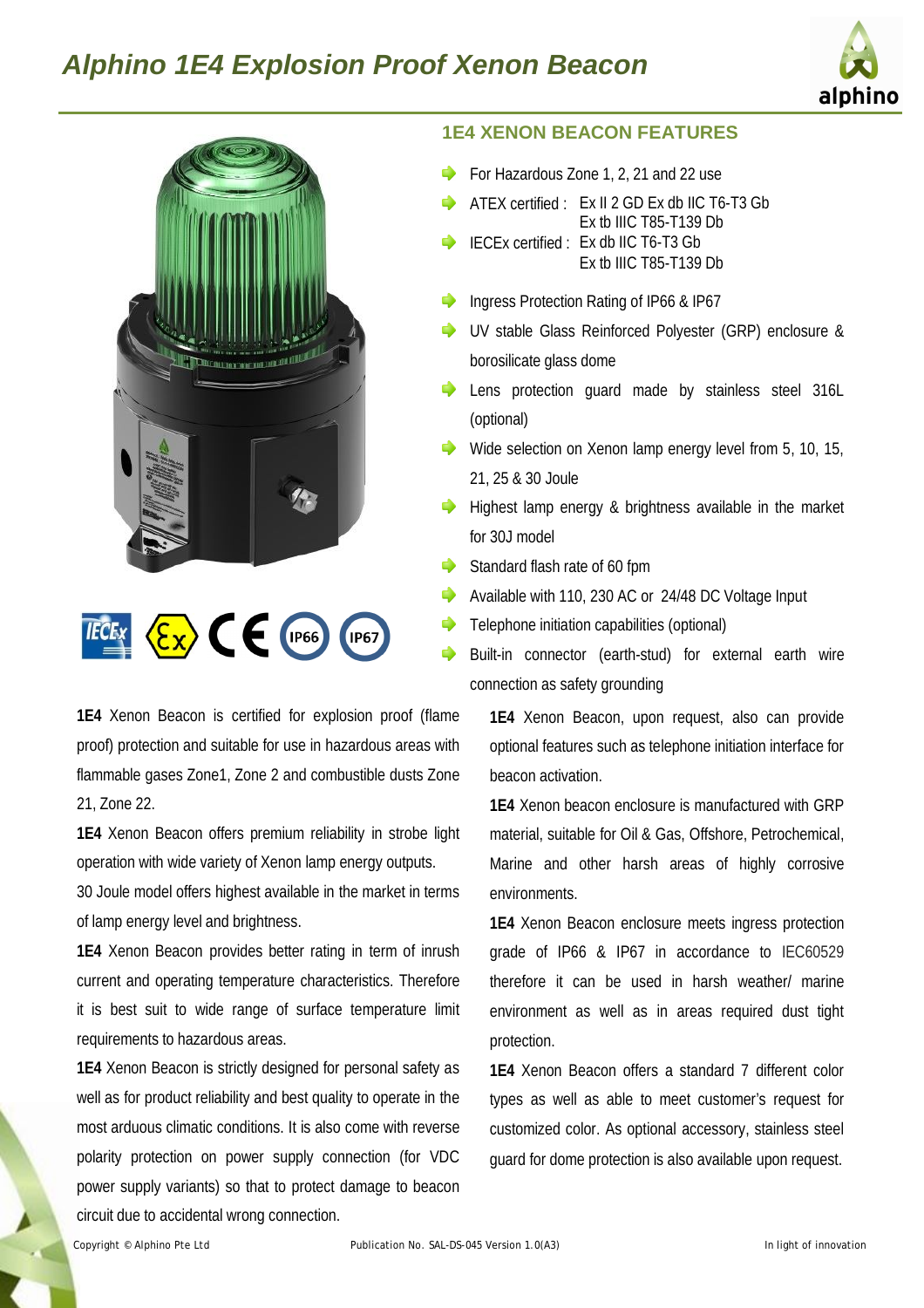

## **DIMENSIONS**



#### **TECHNICAL DATA**

| A)<br><b>Current Consumption</b> |                             |     |      |      |      |            |
|----------------------------------|-----------------------------|-----|------|------|------|------------|
|                                  | <b>Average Current (mA)</b> |     |      |      |      |            |
| <b>Operating Voltage</b>         | 5J                          | 10J | 15J  | 21J  | 25J  | <b>30J</b> |
| <b>110VAC</b>                    | 365                         | 456 | 525  | 920  | 930  | 1000       |
| 230VAC                           | 130                         | 220 | 225  | 405  | 432  | 585        |
| 24VDC                            | 650                         | 920 | 1080 | 1340 | 1410 | 1600       |
| 48VDC                            | 335                         | 475 | 550  | 710  | 750  | 870        |

| B) Light Intensity (Effective Light Intensity In Candela – measured in accordance to EN 54-23:2010) |     |     |     |     |            |      |
|-----------------------------------------------------------------------------------------------------|-----|-----|-----|-----|------------|------|
|                                                                                                     | 5J  | 10J | 15J | 21J | <b>25J</b> | 30J  |
| Effective Intensity (cd)                                                                            | 280 | 510 | 560 | 600 | 800        | 1120 |

| C)<br><b>Multiplying Factor For Colored Lenses</b> |        |       |      |             |       |        |
|----------------------------------------------------|--------|-------|------|-------------|-------|--------|
| Clear                                              | Yellow | Amber | Red  | <b>Blue</b> | Green | Violet |
| .00                                                | 9.90   | U.II  | 0.45 | 0.32        | 0.71  | 0.64   |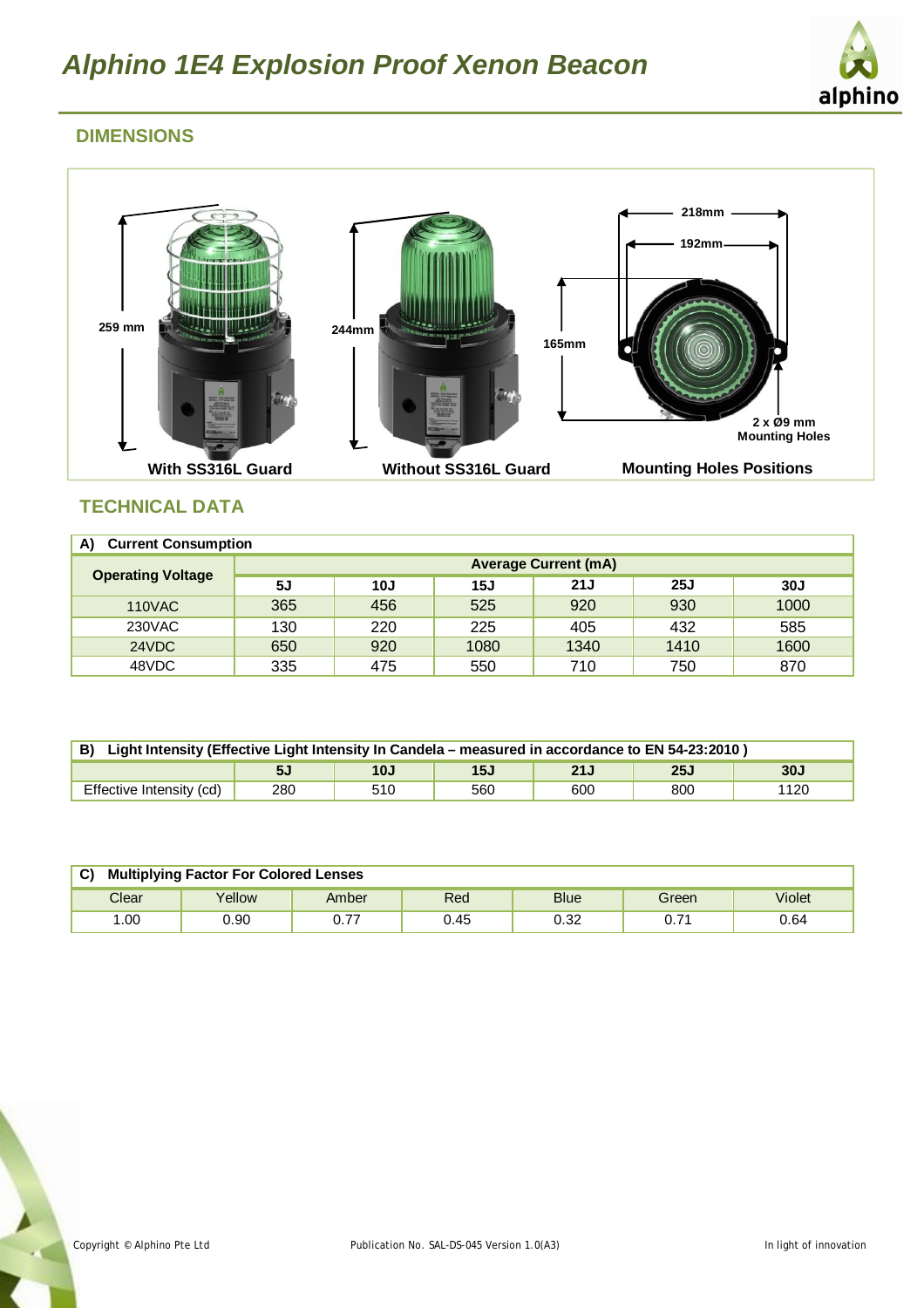

| D) General Specification         |                                                                                                  |  |  |  |
|----------------------------------|--------------------------------------------------------------------------------------------------|--|--|--|
| <b>Input Voltage (AC)</b>        | 110VAC, 230VAC, 50/60 Hz                                                                         |  |  |  |
| Input Voltage (DC)               | 24VDC, 48VDC                                                                                     |  |  |  |
| <b>Output Power/Flash Energy</b> | 5J, 10J, 15J, 21J, 25J, 30J                                                                      |  |  |  |
| <b>Flashes Per Minute (FPM)</b>  | 60                                                                                               |  |  |  |
| <b>Ingress Protection</b>        | IP66 & IP67                                                                                      |  |  |  |
| <b>Colors of Dome</b>            | Red, Green, Blue, Yellow, Amber, Violet, Clear (Other colors available as optional)              |  |  |  |
| <b>Cable Entry</b>               | M20, M25, ½"NPT, ¼"NPT (come with 2 entries as standard, up to max. of 3 entries as<br>optional) |  |  |  |
| <b>Mounting Positions</b>        | Any Direction                                                                                    |  |  |  |
| <b>Without SS316L Guard</b>      | Dimension: 244H x 218L x 165D (mm), Weight: 3.7 kg                                               |  |  |  |
| With SS316L Guard                | <b>Dimension:</b> 259H x 218L x 165D (mm), <b>Weight:</b> 3.8 kg                                 |  |  |  |
| <b>Average Lifetime</b>          | 11,000 hours / 40,000,000 flashes                                                                |  |  |  |

| E) Certified Temperature          |                      |                    |                                                  |  |
|-----------------------------------|----------------------|--------------------|--------------------------------------------------|--|
| <b>Model Number</b>               | <b>Input Voltage</b> | <b>Lamp Output</b> | <b>Certified Temperature</b>                     |  |
| 1E4-5E6                           | 230VAC               | 30J                | T3 for Tamb $-40^{\circ}$ C to $+70^{\circ}$ C   |  |
|                                   |                      |                    | T4 for Tamb $-40^{\circ}$ C to $+65^{\circ}$ C   |  |
| 1E4-5E5/1E4-5E4                   | <b>230VAC</b>        | 25J, 21J           | T4 for Tamb $-40^{\circ}$ C to $+70^{\circ}$ C   |  |
| 1E4-5E3                           | 230VAC               | 15J                | T4 for Tamb $-40^{\circ}$ C to $+70^{\circ}$ C   |  |
|                                   |                      |                    | T5 for Tamb $-40^{\circ}$ C to $+40^{\circ}$ C   |  |
| 1E4-5E2/1E4-5E1                   | 230VAC               | 10J, 5J            | T4 for Tamb $-40^{\circ}$ C to + 70 $^{\circ}$ C |  |
|                                   |                      |                    | T5 for Tamb $-40^{\circ}$ C to + 55 $^{\circ}$ C |  |
|                                   |                      |                    | T6 for Tamb $-40^{\circ}$ C to + 40 $^{\circ}$ C |  |
| 1E4-4E6/1E4-4E5/1E4-4E4           | <b>110VAC</b>        | 30J, 25J, 21J      | T4 for Tamb $-40^{\circ}$ C to + 70 $^{\circ}$ C |  |
| 1E4-4E3/1E4-4E2/1E4-4E1           | <b>110VAC</b>        | 15J, 10J, 5J       | T4 for Tamb $-40^{\circ}$ C to + 70 $^{\circ}$ C |  |
|                                   |                      |                    | T5 for Tamb $-40^{\circ}$ C to + 55 $^{\circ}$ C |  |
|                                   |                      |                    | T6 for Tamb $-40^{\circ}$ C to $+40^{\circ}$ C   |  |
| 1E4-3E6/ 1E4-3E5/ 1E4-3E4 (48VDC) | 24VDC, 48VDC         | 30J, 25J, 21J      | T4 for Tamb $-40^{\circ}$ C to + 70 $^{\circ}$ C |  |
| 1E4-2E6/ 1E4-2E5/ 1E4-2E4(24VDC)  |                      |                    |                                                  |  |
| 1E4-3E3/1E4-3E2/1E4-3E1 (48VDC)   | 24VDC, 48VDC         | 15J, 10J, 5J       | T5 for Tamb $-40^{\circ}$ C to $+70^{\circ}$ C   |  |
| 1E4-2E3/1E4-2E2/1E4-2E1(24VDC)    |                      |                    | T6 for Tamb $-40^{\circ}$ C to + 60 $^{\circ}$ C |  |

## **APPROVALS AND CERTIFICATES**

| <b>IECEX</b> | Certificate Number: IECEx PRE 18.0082X Issued By DNV-GL Nemko Presafe AS<br>Certified to: IEC60079-0, IEC60079-1, IEC60079-28 & IEC 60079-31<br>Ex db IIC T6-T3 Gb<br>Ex tb IIIC T85-T139 Db, IP66 & IP67.            |
|--------------|-----------------------------------------------------------------------------------------------------------------------------------------------------------------------------------------------------------------------|
| <b>ATEX</b>  | Certificate Number: PRESAFE 18 ATEX 10374X Issued By DNV-GL Nemko Presafe AS<br>Certified to: EN60079-0, EN60079-1, EN60079-28 & EN 60079-31<br>Ex II 2 GD Ex db IIC T6-T3 Gb<br>Ex tb IIIC T85-T139 Db, IP66 & IP67. |